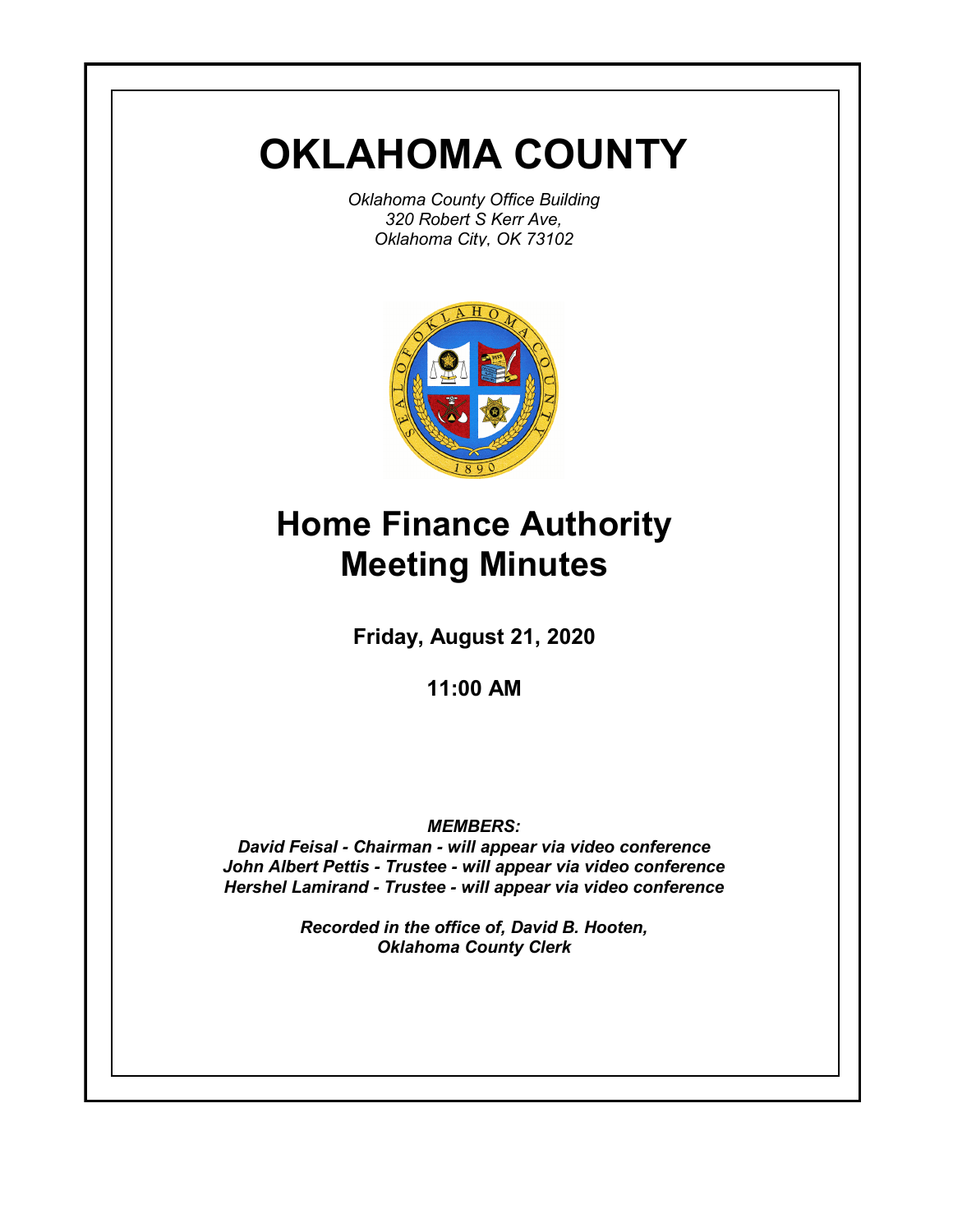## **Call To Order**

**NOTICE: One or more members of this meeting will be participating by video or teleconference. Should audio or video capabilities be lost during the meeting, efforts to restore connections will be attempted for a maximum of thirty (30) minutes. If connectivity is unable to be restored, the meeting will reconvene at a date, time, and place certain determined by the Board.**

**David Feisal Video John Albert Pettis Audio Hershel Lamirand Audio**

## **Roll Call**

**Present:** 3 - David Feisal, John Albert Pettis and Hershel Lamirand

# **Notice of the meeting was properly posted Tuesday, August 18, 2020.**

**1.** Discussion and possible action to set date, time, and place meeting will reconvene in the event technical difficulties arise during the course of this meeting and cannot be corrected within a maximum of thirty (30) minutes.

**Pettis moved, Lamirand seconded, to reconvene until 2:00 p.m. today if need be. The motion carried by the following vote:**

**Aye:** 3 - Feisal, Pettis and Lamirand

## **Approval of Minutes**

**2.** Discussion and possible action to approve the minutes of Wednesday, July 22, 2020.

**Lamirand moved, Pettis seconded, to table until the next meeting. The motion carried by the following vote:**

**Aye:** 3 - Feisal, Pettis and Lamirand

## **Departmental Items**

**3.** Consider and take action with respect to authorizing the execution of the operation agreement for the coronavirus relief fund household support program by and between the Authority and Communities Foundation of Oklahoma.

**Pettis moved, Feisal seconded, to approve. The motion carried by the following vote:**

**Aye:** 3 - Feisal, Pettis and Lamirand

**4.** Consider and take action with respect to authorizing the Chairman or Executive Director to execute appropriate documentation for registering with the System for Award Management to comply with the Treasury guidance for administration of CARES Act dollars.

**Pettis moved, Feisal seconded, to approve. The motion carried by the following vote:**

- **Aye:** 3 Feisal, Pettis and Lamirand
- **5.** Discussion and possible action to provide up to \$10 K in support of the Authority's